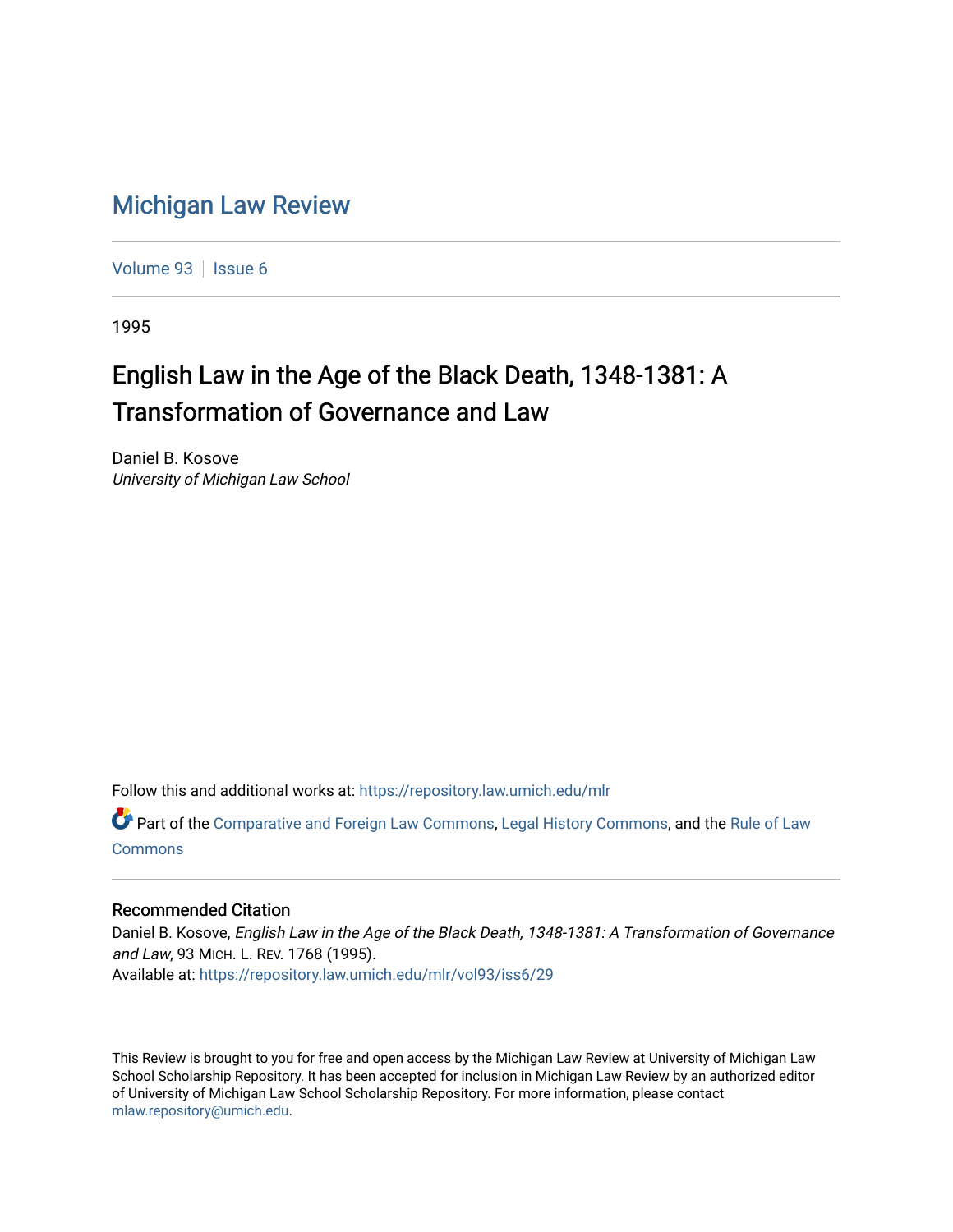ENGLISH LAW IN THE AGE OF THE BLACK DEATH, 1348-1381: A TRANSFORMATION OF GOVERNANCE AND LAW. By *Robert* c. Palmer. Chapel Hill: University of North Carolina Press. 1993. Pp. xiv, 452. \$49.95.

The Black Death wrought a terrible toll on England. Approximately one-third of the country's population was lost to the bubonic plague between the years 1348 and 1350.1 While the Plague killed indiscriminately, it hit the members of the lower social orders the hardest. The glut in the English labor market that existed at the time was thus eliminated, giving the surviving members of the lower orders more bargaining power in their dealings with the landholding classes than they had ever previously enjoyed.

In his book, *English Law in the Age of the Black Death, 1348- 1381,* Robert Palmer2 contends that the Plague gave impetus to changes in the essential nature of English governance. He claims that in an effort to preserve the existing distribution of powers within society in the face of the Black Death, the upper orders formed a cohesive government in order to hold the upper and lower orders to their respective obligations (p. 1). To that end, the English government used the law as a means of controlling class structure and interclass interaction (p. 5). These changes thereby qualitatively transformed the English government into a government of "inherent authority," meaning that the newly intrusive government "took responsibility for the regulation and direction of the whole of society"  $(p, 1)$ .

Palmer's major thesis runs counter to traditional views of English governance following the Black Death. According to traditional historiography, the English government's steady increase in power was caused in large part by the skillful administration of a single man, King Edward III (pp. 9-10 & n.1). Edward consolidated and expanded his power by successfully waging war abroad and using his war profits as patronage to pacify the domestic elites. Such patronage allegedly fostered a spirit of trust and cooperation among Edward, the nobility, and the clergy. This increased cooperation allowed the newly centralized government effectively to expand its power and extend its influence. Despite this increased cooperation, however, the period found increased power struggles among the upper classes (p. 11). Traditional historiography thus contends that the Black Death presented Edward's administration

<sup>1.</sup> JOHN HATCHER, PLAGUE, POPULATION AND THE ENGLISH ECONOMY, 1348-1530 at 21-22 (1977).

<sup>2.</sup> Cullen Professor of History and Law, University of Houston.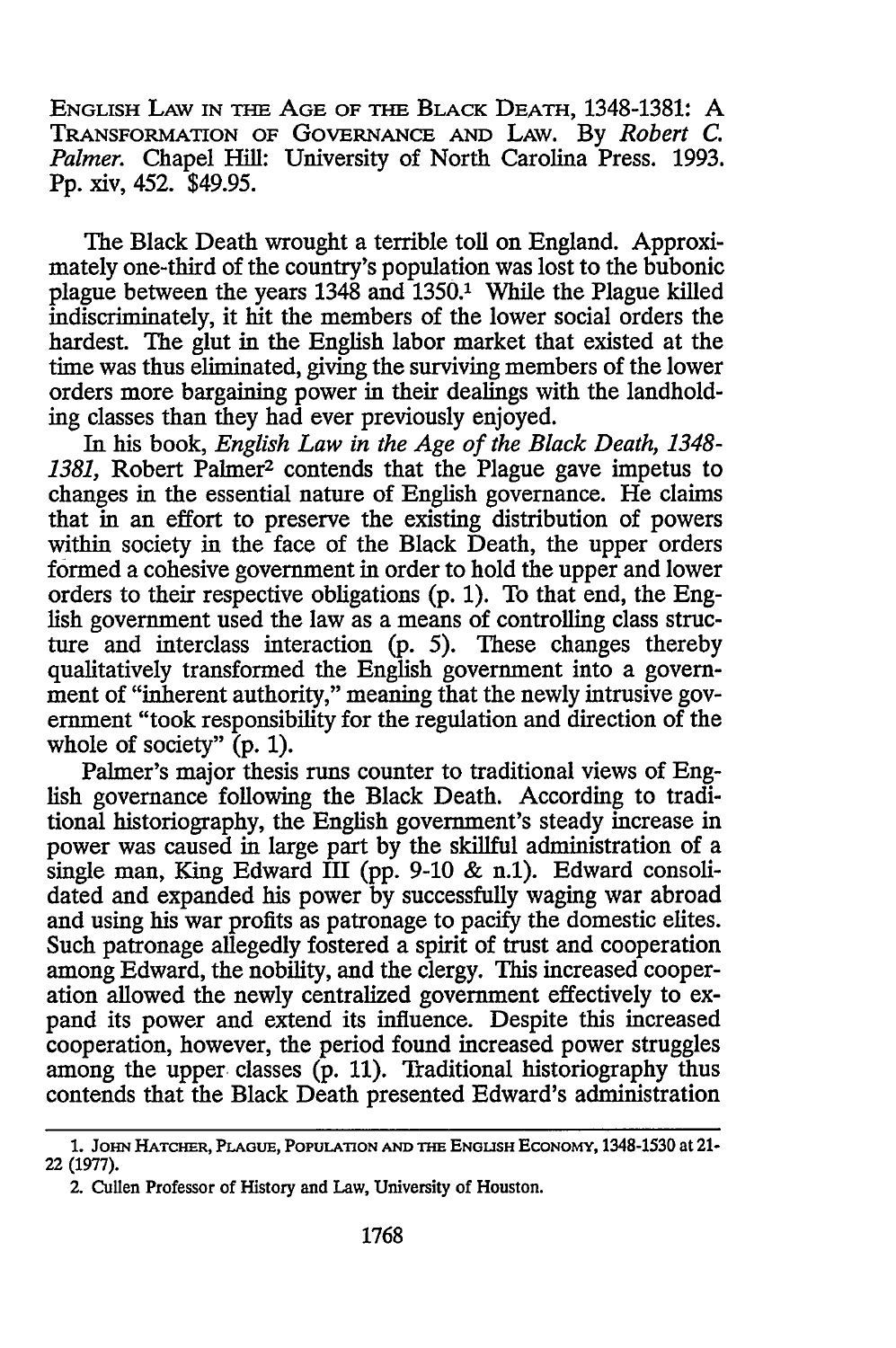with a crisis to overcome but that the plague did not provoke a qualitative change in the relations between English government and English society  $(p. 11)$ .

Similarly, conventional history traces the expansion in fourteenth century English theories of liability not to a change in the style of governance but to the ability of skillful lawyers. Talented lawyers were able to manipulate standard writ forms in order to increase potential bases of liability. Contemporary justices, using only the internal logic of the law as their guide, then supposedly incorporated these theories of liability into the existing common law (pp. 61, 296, 299).

Against this general background, Palmer contends that the demographic changes resulting from the Black Death constituted the chief catalyst in bringing about fundamental changes in medieval England's social order. The threat to the social order that the Black Death posed was not translated directly into economic upheaval; there is no evidence to suggest that any economic crisis occurred in England prior to the  $1370s$  (p. 4). In fact, because overpopulation was severe prior to the Black Death, there was no threat to the kingdom's labor supply even after the Plague struck, as indicated by the absence of vacant arable land in England during the 1350s.<sup>3</sup> Palmer contends that the threat to economic organization was indirect: the increased ability of the laboring classes to bargain due to the decreased labor pool impacted the power structure of traditional feudal society (pp.  $15-\hat{17}$ ).

Palmer maintains that the upper orders drew together into a cohesive government to consolidate and enhance governmental power. This increase in power was utilized to preserve the social status quo by coercing each Englishman, whether he belonged to the upper or lower orders, to carry out his traditional obligations. In forming a cohesive government, a new class  $-$  the gentry  $-$  was created. Additionally, increased powers were given to local authorities to create a more congenial governing apparatus.

In an effort to preserve the social hierarchy, the Crown attempted to regulate the whole of English society through legislative acts, such as the Statute of Labourers.4 To enforce these kingdomwide regulations in the various localities, the central government granted local peace officers broad powers of inquiry. They were also granted the ability to rule on felonies and trespasses according to the common law (p. 23). Palmer claims that the empowerment of local officials was largely responsible for the creation of the gentry, who were "substantial local people whose position is strongly

<sup>3.</sup> P. 4 (citing J.L. BOLTON, THE MEDIEVAL ENGLISH ECONOMY, 1150-1500 at 208-14 (1980)). According to Palmer, Bolton found no labor shortage until after the 1360s.

<sup>4.</sup> Statute of Labourers, 1351, 25 Edw. 3, chs. 1-7 (Eng.).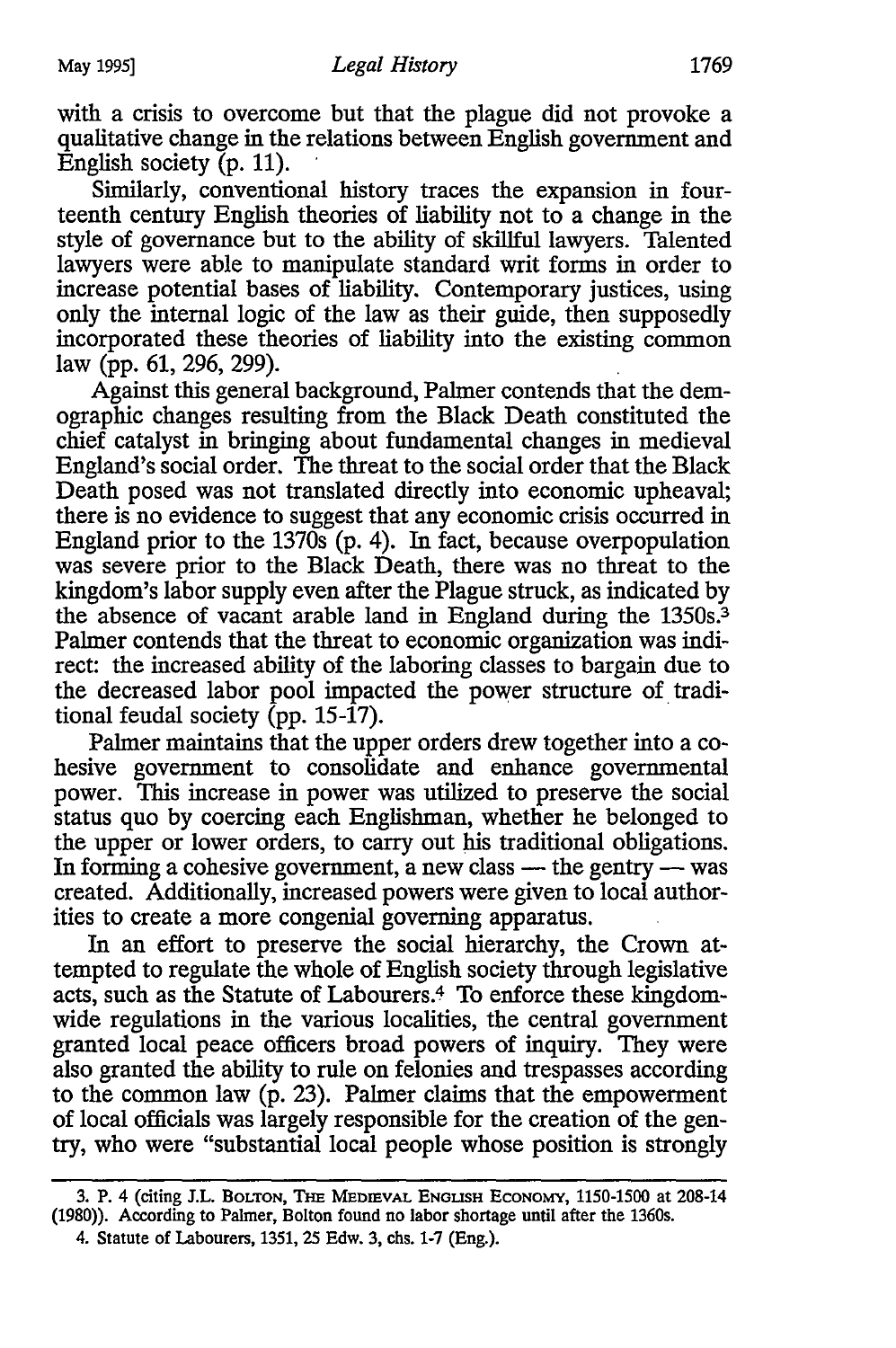related to the exercise of state authority" (p. 24). While this change took place over a number of years, Palmer places the "transition point" fifteen years after the Black Death (p. 294). The gentry replaced the "knightly classes" as the lowest classification among the upper orders (p. 294). Unlike the Christian warring elite, the gentry did not base their power on their personal authority or class status but on their function as agents of the central government.

In addition to creating a new class within the upper orders, the Crown made efforts to reconcile its differences with the rest of England's elite. As a means of ensuring the peaceful transition from knight to gentry, the gentry were granted more rights in relation to the Crown at criminal law. For instance, the Statute of Treasons<sup>5</sup> limited the scope of treason. Riding armed or covertly with the intent to murder or kidnap became a mere felony or a trespass, the latter of which was not even punishable by forfeiture of land. Previously, such actions were regarded as treasonous offenses, punishable by death. With the Statute of Treasons, even judgments that resulted in the forfeiture of land now reserved the right of escheat for whoever would have rightfully had it otherwise. Therefore, Palmer contends, the statute greatly benefited landholders. Furthermore, limits were placed on the royal range of action in purveyance  $-$  the forced sale of private property to satisfy royal needs.<sup>6</sup>

In the same vein, the government of Edward III pursued a policy of inclusion and cooperation with the Church. Instead of feuding with bishoprics and dioceses as he did in the 1340s by applying pressure through litigation, Edward granted the clergy more legal freedom from royal authority in the 1350s.7 The new spirit of compromise was exemplified in the elevation of William Bateman, Bishop of Norwich, to the King's Council in 1351. Palmer notes that the change in attitude toward the clergy did not come with the English victory at the Battle of Crecy in 1346, but only occurred in the aftermath of the Black Death.

In the second part of his book, Palmer contends that one of the twin purposes of the newly cohesive government was to coerce the upper orders to stand by their obligations as a means of preserving the social order. The Black Death produced a credit crisis, as a high mortality rate among debtors, creditors, and contractual partners

<sup>5.</sup> Statute of Treasons, 1351, 25 Edw. 3, ch. 2 (Eng.).

<sup>6.</sup> P. 25. Purveyors were forbidden from engaging in a variety of actions: valuing property lower than the market rate, taking trees near houses, taking more sheep than were nec- essary, keeping the sheep's wool for themselves, and so on.

<sup>7.</sup> For example, The Ordinance for the Clergy (1352) reserved for ecclesiastical courts the right to determine when a benefice was open, required that indictments of clergymen specify the particular crime, and held that a bishop's temporalities could not be seized for contempt under *quare non admisit.* P. 52 (citing Ordinance for the Clergy, 1351, 25 Edw. 3, chs. 1-9 (Eng.)).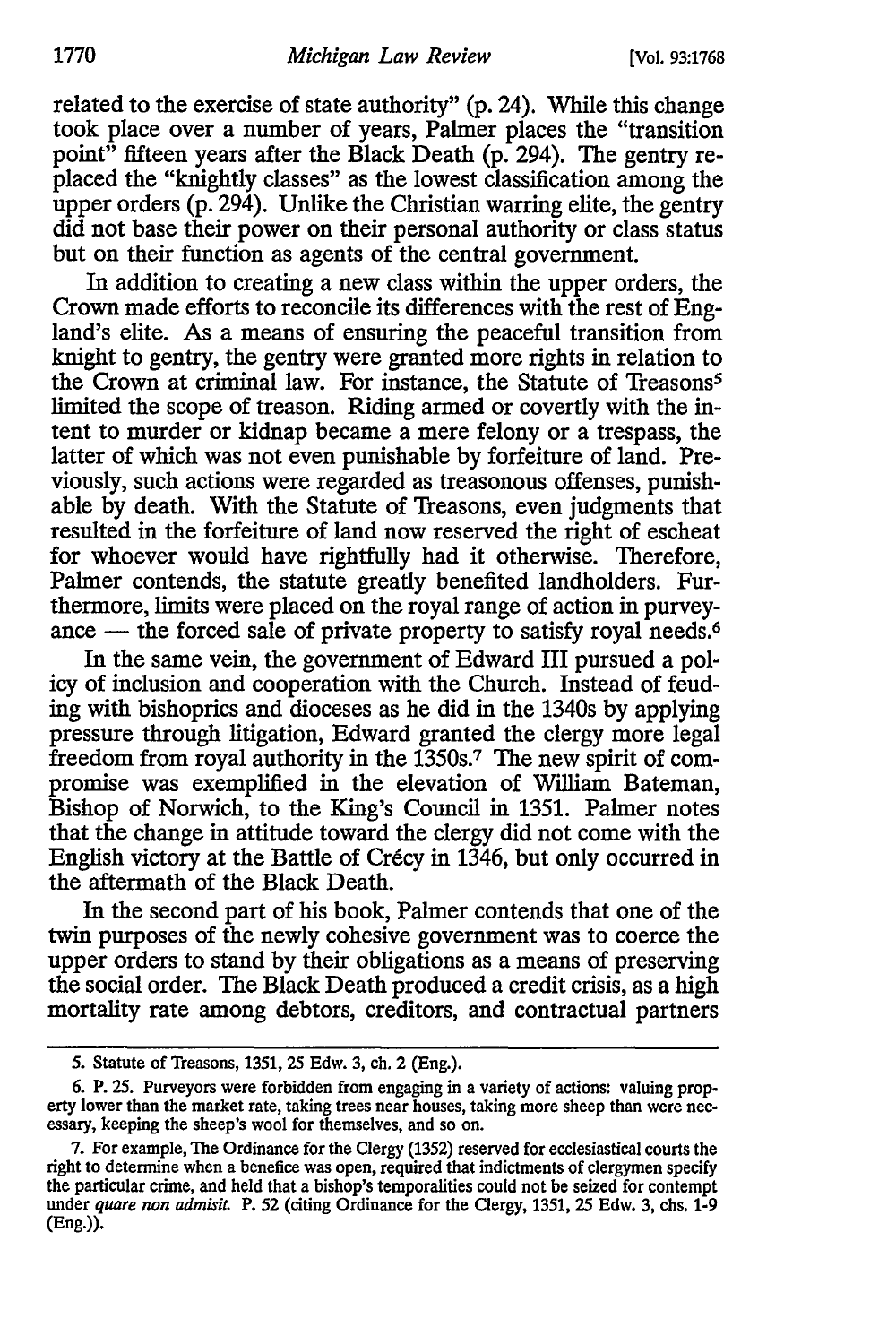enticed people to renege on their commercial obligations. Penal bonds, punitive remedies under detinue of charters, $\frac{8}{3}$  and uses<sup>9</sup> all came into vogue because their utilization encouraged more members of the upper orders to stand by their commercial obligations. Under traditional covenant law, if one broke a contract, the plaintiff could be awarded damages in compensation for the period of nonperformance, but not in place of future performance. The primary concern was fairness between the parties, not deterring future nonperformance (pp. 71-72). Penal bonds were enforced prior to the Black Death. Before the Plague, however, they could be enforced for default in performance of agreements but not for default in debt payment. Two years after the calamitous outbreak of the Black Death subsided (in 1352), the use of penal bonds increased dramatically, and they were also used to enforce debts.10 Similarly, after the Plague, English courts reversed their position on remedies for detinue of charters when they instituted the harsher penalty of valuing the instrument by the interest it protected without requiring any showing of actual loss (p. 102). Finally, the frequency with which uses were employed increased dramatically after the Black Death. The development of the use allowed members of the upper landholding orders to pay debts off posthumously from their land holdings, which had previously gone to heirs who were not held responsible for debt repayment  $(p. 121)$ .

The second and primary objective of the central authority was to prevent the lower orders from gaining power or status in relation to the upper orders. The government attempted to force the lower orders to stand up to their traditional obligations in the face of economic reality. As the glut in the labor pool gave way to a relative shortage, laborers gained an increase in bargaining power for their services. In order to ensure the production of food and services, the government enacted the Ordinance of Labourers<sup>11</sup> in 1349 and the Statute of Labourers<sup>12</sup> in 1351 (pp. 17, 21). These legislative acts represented the most comprehensive governmental regulation of English society in the era. Palmer contends that they were enacted to preserve the status quo between the laboring and nonlaboring feudal classes in the social hierarchy. With this legislation, the cen-

<sup>8.</sup> Detinue had previously required only that the borrower of a legal instrument return it to its rightful owner. P. 92.

<sup>9.</sup> Uses were the forerunners of the modern trust in which one or more individuals held legal title for the benefit of another, who held the equitable interest. P. 111.

<sup>10.</sup> According to Palmer, the new legal theory embracing the use of penal bonds in the context of debts based on a condition precedent was enunciated in Executors of Moigne v. Haunsard, Y.B. 26 Edw. 3, fol. 17, pl. 9 (1352). Englishmen were thereafter subject to penalty for nonpayment of debts without running afoul of the usury laws. P. 81.

<sup>11.</sup> Ordinance Concerning Labourers and Servants, 1349, 23 Edw. 3, chs. 1-7 (Eng.).

<sup>12.</sup> Statute of Labourers, 1351, 25 Edw. 3, chs. 1-7 (Eng.).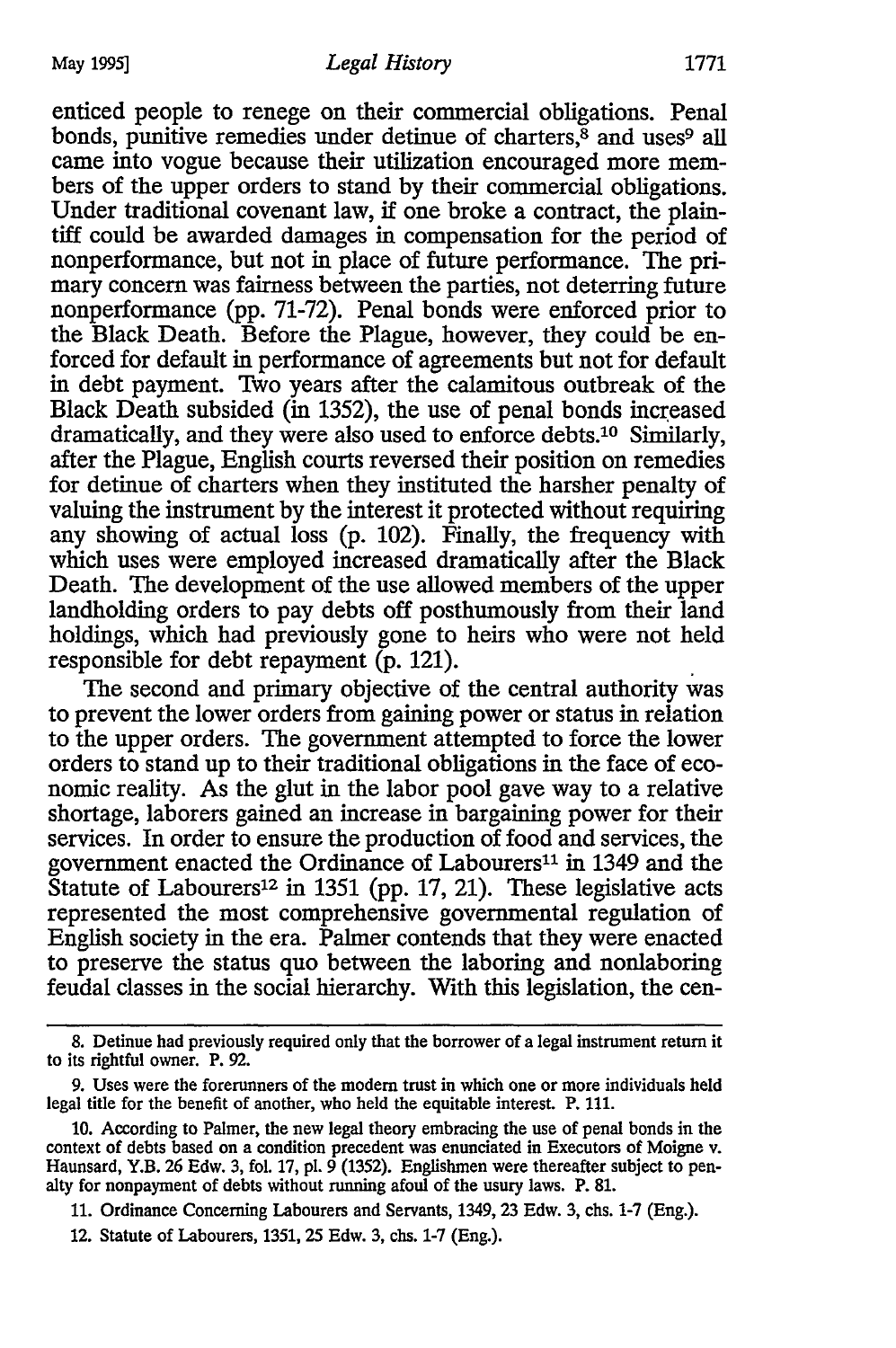tral government made obtaining a sufficient work force at reasonable wages a kingdomwide concern. Previously, such matters were handled through either local regulation or the common law (p. 15).

The Ordinance of Labourers required that all healthy nonself-sufficient people under sixty years of age work at reasonable wages until the end of their agreed term. The ordinance forbade charitable gifts for those who were able to work. The Statute of Labourers explicitly specified the wage levels for a number of occupations (p. 21). In  $1364$ , Parliament also mandated that merchants deal in only one kind of merchandise while artisans were limited to one kind of craft (p. 22). Further, sumptuary legislation stipulated the appropriate dress and diet for certain types of laborers.<sup>13</sup>

With the Ordinance and Statute of Labourers regulating the structure of the workforce, workers had less incentive to work well. Forced work and wage restrictions meant that they would not be compensated for doing superior work. It then became incumbent on the government to regulate the quality of the work. To that end, government, through chancery, expanded the scope of liability for workers for negligent performance or nonperformance by issuing new writs of *assumpsit* and trespass on the case.14 *Assumpsit* involved nonwritten agreements and trespass on the case pertained to harms that were inflicted indirectly by the defendant's actions. These writs were the primary source of law and justices had no authority to go beyond the four comers of the document. *Assumpsits*  originally grew out of detinue, as bailment. After the Black Death, they became based on covenant, where nonfeasance as well as misfeasance became sanctionable as the scope of the government's legal coercion expanded. Unlike the old trespass *vi et armis,* no force was required for liability to be found under a writ of assumpsit. Palmer alleges that the variability in writ forms in *assumpsit*  and the growth in the number of writs predicated on trespass on the case indicated that these remedies were implementations of the government's social policy rather than any conceptual breakthrough in the law (p. 143). Palmer places the true origins of these writs after the Black Death in 1352, with the introduction of a number of new writs.

Beyond the simple introduction of new writs, the concept of scienter came to provide a basis for case liability for people who knowingly kept animals that subsequently caused damage. This legal theory expanded upon incitement claims and further ensured

<sup>13.</sup> The appropriate dress for servants, "craftsmen and yeoman, esquires and gentlemen, merchants, knights, clergy, and plowmen" was prescribed. P. 22.

<sup>14.</sup> According to Palmer, *assumpsit* covered negligent carriers, builders, doctors, shepherds, clothworkers, and assorted artisans and laborers (pp. 171-210), while the remedy of trespass on the case was available for use against farriers and innkeepers (p. 217).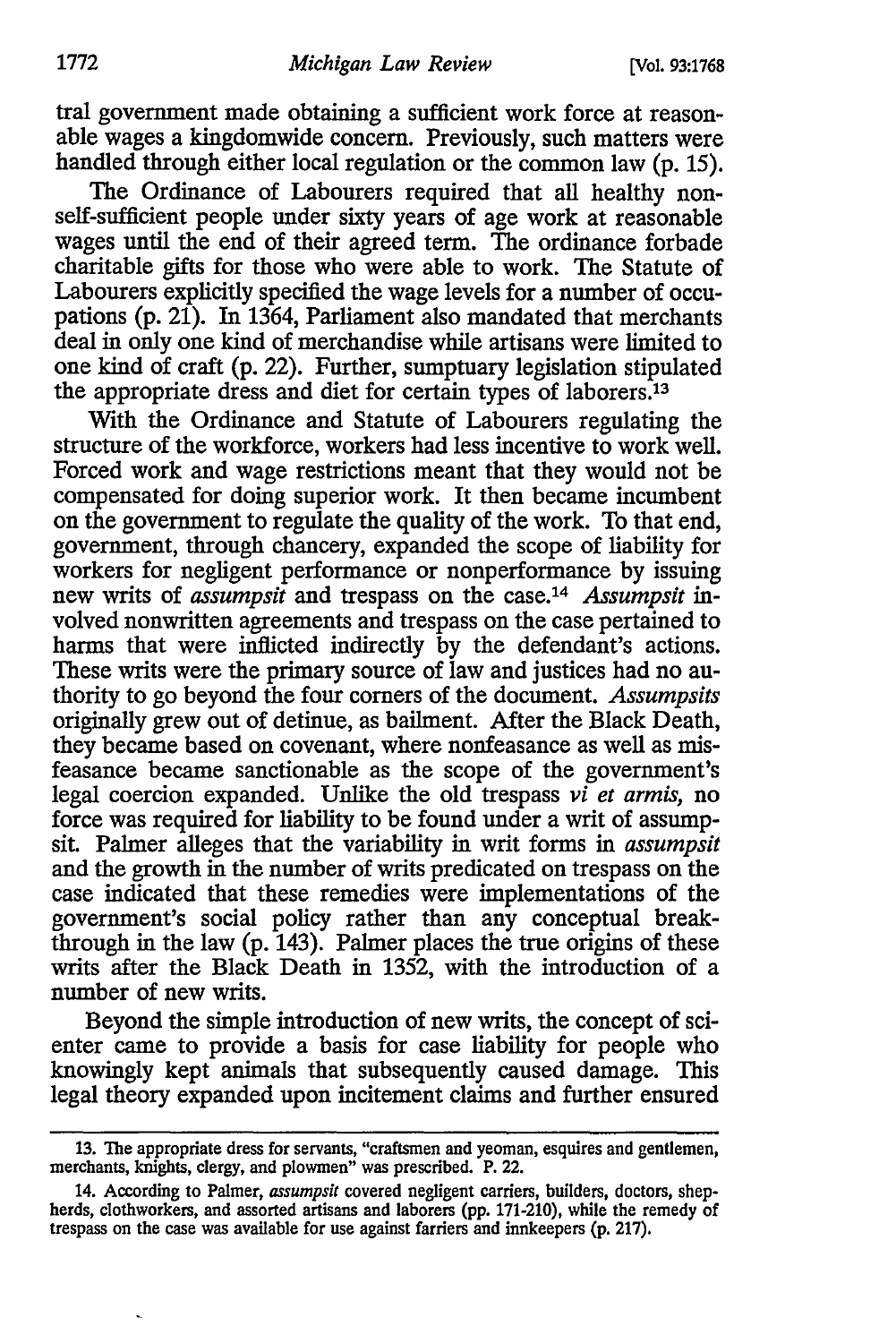that people would live up to their obligations (p. 250). The narrow circumstances under which scienter liability arose also supposedly indicated tight chancery control. Also, strict liability was imposed on jailers and innkeepers where damage was either done by escaped prisoners or done to the goods held by people staying at the inn.

Palmer contends that the vast scope of the legal initiatives after the Black Death, both in centrally exercised and in delegated authority, is an index of the sudden and great expansion of state power. Such an enormous increase in state power, in turn, is indicative of the shift of the English government to a government of inherent authority, a government responsible for the regulation and direction of the whole of English society.

\* \* \*

Robert Palmer's aims are grand and his argument is simple. He explains virtually all of the actions taken by an increasingly active English government in the mid-to-late fourteenth century as motivated by the pursuit of a single goal: to force everyone in the kingdom to live up to the obligations that traditionally attached to their respective positions in the social hierarchy. Palmer's theory is commendable because it provides an easily understood structure for comprehending the wide variety of changes in English law and governance in the aftermath of the Black Death. His theory compares favorably with a number of traditional historical accounts of the era, which usually categorize the changes as ad hoc, fragmented, and unrelated events that came about due to the impressive efforts of a single man, King Edward III, and his government.

Palmer, however, understands that his thesis — that English government underwent an essential transformation due to the intentional attempt to use the law to control society  $-$  is intrinsically difficult to prove (p. 6). He further admits that he is unable to locate a "smoking gun" causally linking legal innovations to the Black Death (p. 61). Although Palmer acknowledges the difficulty of demonstrating a direct connection between the recognized social effects of the Black Death and governmental policy, he contends that it does not detract from the overall quality of the book (pp. 6, 103). This is not entirely accurate because providing an evidentiary link would certainly strengthen his case. Of greater importance, however, is Palmer's failure to provide stronger evidentiary support for his theory that the government was acting with the intention of preserving England's social order. Because Palmer makes the actual intent behind the general governmental policy an important element of his thesis, his failure to provide stronger support is a significant flaw.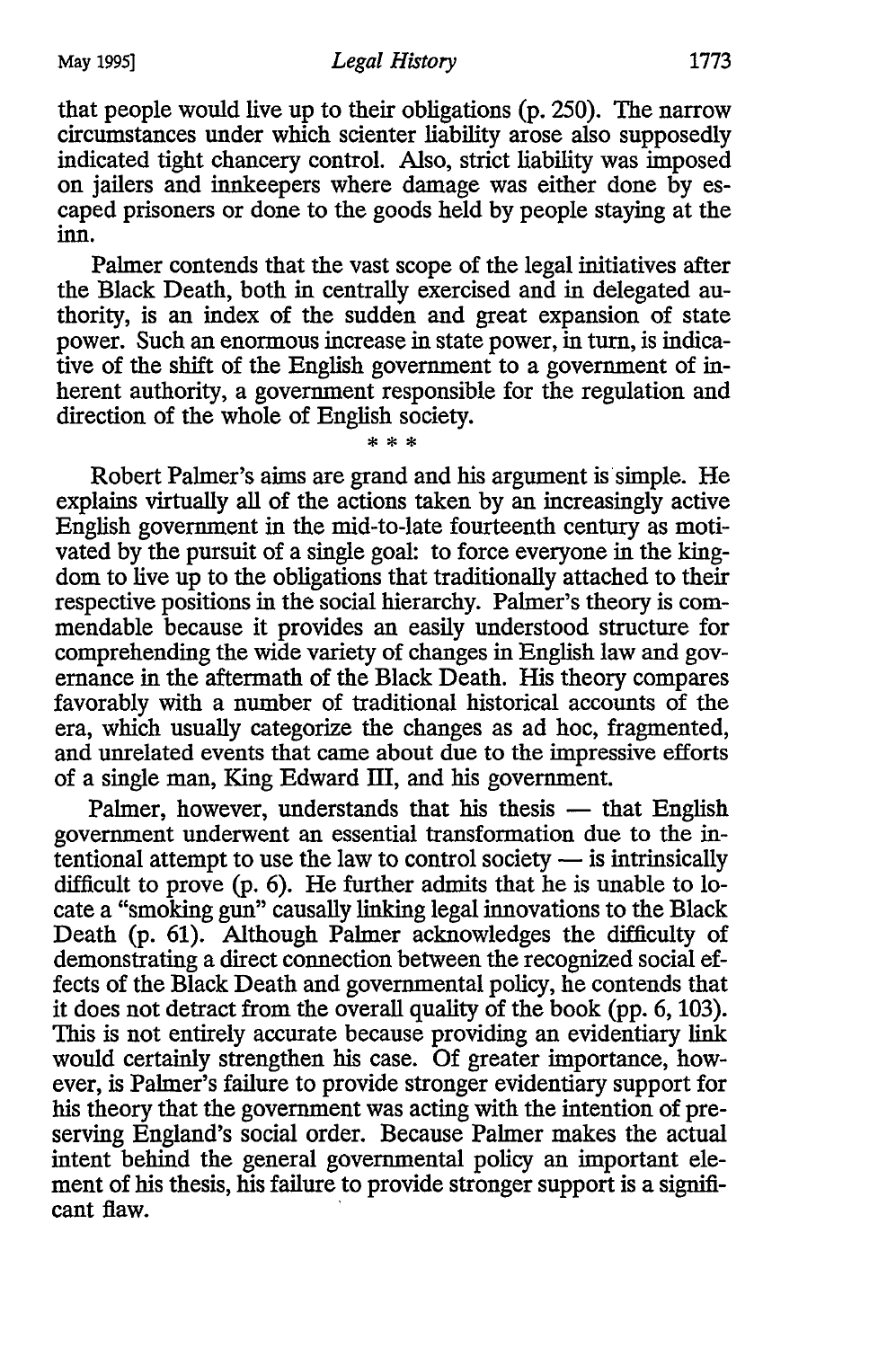It must be noted that Palmer makes a good effort at supporting his theory with the evidence at hand. He submits some interesting circumstantial evidence in support of the notion that a grand governmental plan motivated the numerous legal innovations of the era. Palmer notes that there was no separation of powers in the medieval English scheme of governance (p. 298). As a result, the courts and the exchequer were in constant contact with each other (p. 10) and could formulate and impose broad government initiatives. This structural argument is supported by Palmer's emphasis on the timing of the actual legal innovations that came out of chancery. He invariably places their adoption as following on the heels of the Black Death, although he recognizes their roots in the period preceding the Plague (p. 103). Thus, Palmer initially shows how the government was capable of acting in concert to implement a plan, and then he demonstrates how governmental actors acted again in concert in response to the Black Death.

Palmer could have bolstered his theory that the government was acting according to a grand plan if he had been able to provide some contemporary sources indicating how legal innovations, such as the Statute of Labourers, were viewed by the Englishmen of that era. Readers are presented with no evidence as to whether these innovations were viewed in conjunction with a more comprehensive social engineering policy, or whether they were seen as individual ad hoc responses to specific problems. In all fairness to the author and other medieval historians, there may be no extant sources on this topic. Given the impressive nature of Palmer's appendices, it is possible that no surviving personal correspondence, church records, popular literature, or similar records shed light on this subject. Without such information, though, it is difficult to determine whether English elites actually perceived the labor shortage as a threat to their economic bargaining power. Palmer seems to infer this state of mind by the very existence of the Statute of Labourers itself. This sort of bootstrap argument does not provide any real support for his theory.

Perhaps Palmer inferred the mindset of the English upper orders not from the historical period, but from a book known to all medieval-Renaiisance historians, Jacob Burkhardt's *The Civilisation of the Renaissance in Italy.*<sup>15</sup> In his seminal work, Burckhardt contends that the increased social mobility that resulted from the Black Death led Italians - especially lower-born Italians - to recognize that they possessed the ability to change the circumstances of their lives. In short, they came upon the notion of free will. Burckhardt attributes the rise of the Renaissance in Italy to this

<sup>15.</sup> JACOB BURCKHARDT, THE CivIUSATION OF THE RENAISSANCE IN ITALY (S.G.C. Middlemore trans., 1904).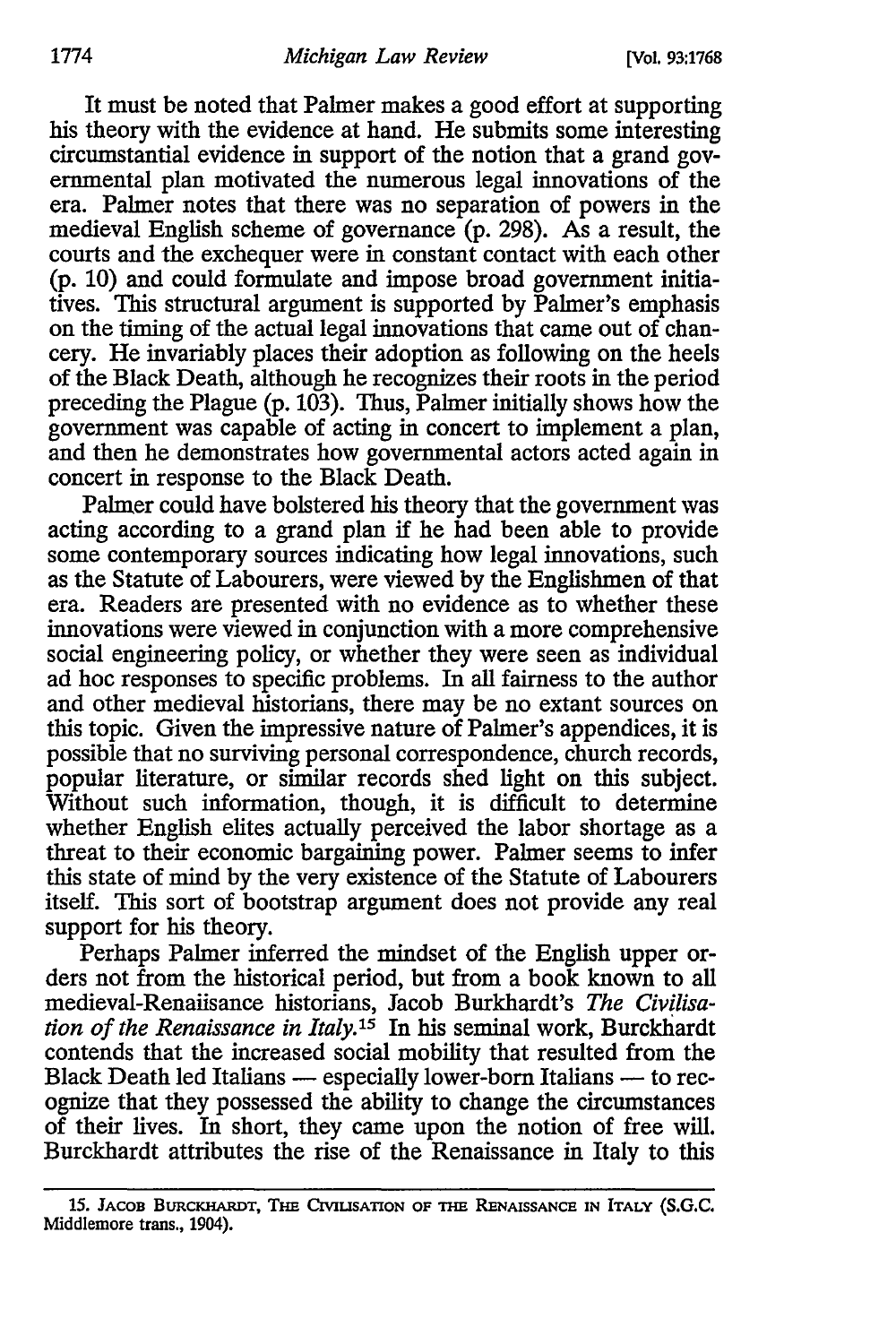fundamental change in the medieval mindset. It seems unlikely, however, that the English upper orders Palmer discusses actually anticipated this monumental change.

Having made the government's intent to expand its powers a major part of his grand theory, Palmer goes to great lengths to fit every single social and legal innovation into this scheme. Occasionally Palmer goes too far. The most glaring example of Palmer fitting square pegs into round holes occurs when he does not adequately explain how the upper orders' failure to carry out their commercial obligations actually presented a threat to the English social order. Such debts appear to have remained among the elites; these debts do not seem to have presented an opportunity for socioeconomic mobility amongst the lower orders. Furthermore, Palmer contends elsewhere in the book that England did not suffer from an economic crisis until decades after the 1348-1350 onset of the Plague. Perhaps the threat was not economic but social, because the widespread failure to carry out commercial obligations might have created strife among the ruling elite. The nature of the threat is never made clear. The indefinite nature of the threat posed by unreliable commercial relations undermines Palmer's theory that the changes in English law in this period were more than mere expressions of the growth in landowners' rights in relation to the Crown.

The strongest part of Palmer's argument is his theory that governmental policy generated the new theories of liability that were derived from writs. Palmer maintains that the new writ forms were not created by innovative lawyers and justices in accordance with the internal logic of the law, as traditional commentators suggest. The author further submits that the justices were in constant close contact with the King and the Chancellor (pp. 297-98). Because the writs were issued by chancery and justices had no authority to go beyond the four corners of the document (p. 297), Palmer effectively persuades the reader that these new writs could not have been derived from a universal understanding of the common law among the English justices. It seems far more likely that they were promulgated from a single source.

Palmer also contends that the variability in writ forms indicates tight chancery control over legal innovations, and that each writ was carefully crafted in response to particular social problems (p. 143). Unfortunately Palmer is still unable to tie chancery control over the new theories of. liability to the overall goal of preserving the feudal system. Even if the general policy underlying the new theories of liability was the same, writ variability might only indicate that the government was responding on a consistent  $-$  albeit an ad hoc  $-$  basis to similar problems over a significant period of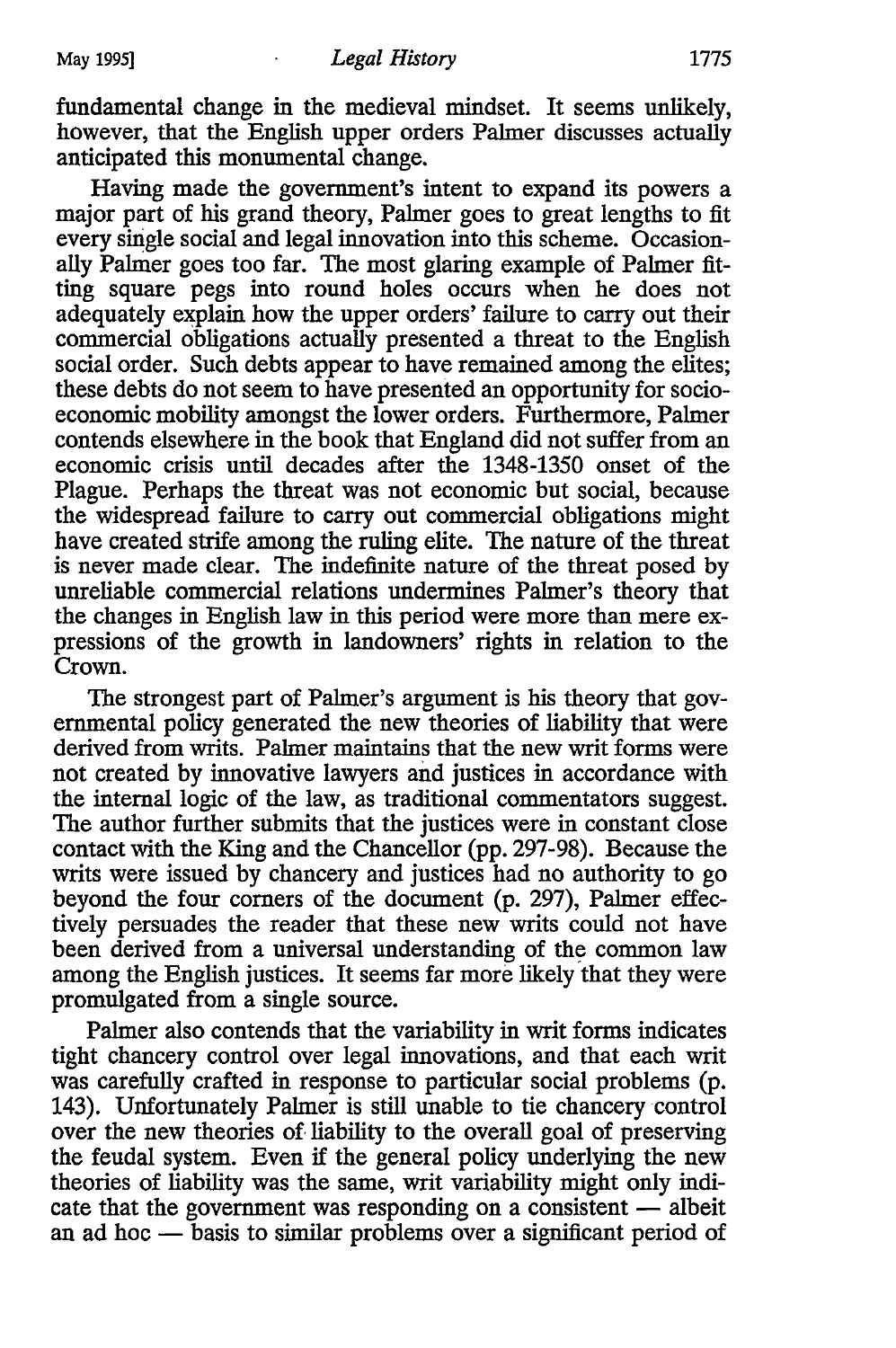time. This policy could have been as unformed and intuitive as simply increasing the scope of existing liability in response to the prevalence of shoddy work and the inconsistency of commercial relationships. Palmer strains to argue that creating strict liability for innkeepers was somehow related to the goal of keeping the upper and lower orders separate and distinct in the social hierarchy.

Although the Black Death may have created a variety of problems to which English government responded in a consistent fashion, attributing intention without evidence is akin to positing a conspiracy theory of history. Palmer would do well to dispense with his claim that the English government had a grand plan and spent decades "coercing" an entire society to follow it. Although all law may be read to be coercive, it is unclear whether English law of the era was aimed at "preserving" society or merely responding to limited policy needs created by the Black Death. Responding to similar problems in a similar manner only indicates a consistency in reasoning or a familiarity with recently made decisions or precedent; it does not necessarily indicate a single motivating force.

Although Palmer ultimately fails to prove that the English government acted with the intent of preserving the social order, future research may bolster his position. This notwithstanding, if Palmer were to remove claims of intentionality from his thesis and make his book a more purely descriptive account of how the English government responded to the Black Death with a number of legal innovations, and was in tum transformed by those innovations, his book would lose little if anything in the process. The intentionality claim is in no way central to the originality or importance of his major thesis. Palmer's central claim — that the English government was transformed into a government of inherent authority can stand on its own. The circumstances that Palmer contends bound future governments to the new nature of governance seem equally applicable to the regimes that originally devised the legal initiatives. The broad scope of the legal initiatives that came into being in the aftermath of the Black Death required a significant expansion of centrally exercised and delegated power in order to support and enforce the new initiatives. Because the legal innovations remained good law in England, the expansion of governmental authority into every comer of English life became permanent (p. 306).

Palmer presents a strong, if circumstantial, case for his theory that numerous legal initiatives were instigated as a result of the Black Death and that the authority of the central government increased substantially because of these initiatives. Whether the extent of the increase in authority transformed the essential nature of English governance is an intrinsically difficult question to answer.